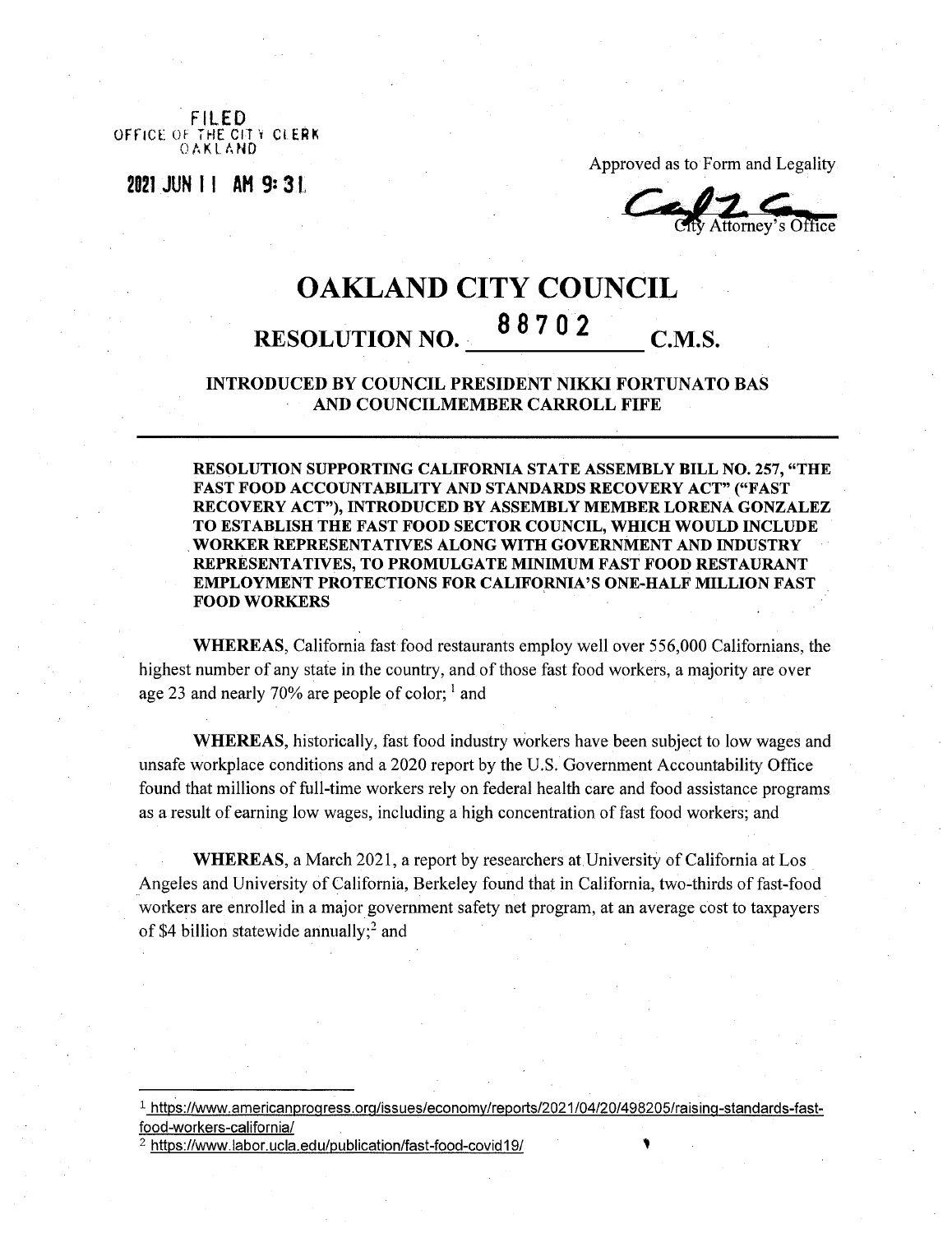**WHEREAS,** even before the pandemic, fast-food workers faced numerous challenges, including low wages, workplace violence, harassment and wage theft, putting them on the razor's edge of economic calamity; $3$  and

**WHEREAS,** in an industry where workers operate in fast-paced and crowded environments and are frequently in physical contact with customers, fast food workers have been particularly vulnerable to contracting COVID-19; and

WHEREAS, researchers from the University of California, San Francisco found that line cooks had a 60% increase in mortality associated with the pandemic and Latinx food service workers saw a 39% increase in mortality;<sup>4</sup> and

**WHEREAS**, since the onset of the COVID-19 pandemic, numerous local, state and federal laws and regulations have been instituted to require operational changes on the part of businesses to protect employees from infection; and

**WHEREAS,** numerous complaints filed by fast food workers with local health departments illustrate fast food operators routinely have flouted the required protections, including, but not limited to, requiring workers to work without access to personal protective equipment, denying workers sick pay, failing to inform workers of exposure to COVID-19, actively hiding COVID-19 cases, and demanding that workers come to work when they are sick; and

**WHEREAS,** fast food workers are the largest and fastest growing group of low-wage workers in the state yet lack industry-specific protections; and

**WHEREAS,** Assembly Bill ("AB") 257, the FAST Recovery Act, would ensure workers and employers work together with state agencies to raise overall standards and protections in the fast food industry; and

**WHEREAS,** AB 257 would establish a statewide Fast Food Sector Council which would include representatives from state agencies, and fast food franchisors, fast food franchisees, fast food restaurant employees and advocates for fast food restaurant employees, whose purposes would include periodically reviewing and creating statewide minimum health, safety and employment standards in the fast food restaurant industry; and

- <sup>3</sup> [https://www.thequardian.com/us-news/2017/auq/21/missouri-fast-food-workers-better-pav-popeves](https://www.thequardian.com/us-news/2017/auq/21/missouri-fast-food-workers-better-pav-popeves-economics)[economics](https://www.thequardian.com/us-news/2017/auq/21/missouri-fast-food-workers-better-pav-popeves-economics): <https://www.vox.com/the-hiqhliqht/2019/7/6/20681186/fast-food-worker-burnout> <sup>4</sup> [https://www.cnbc.com/2021/02/02/iobs-where-workers-have-the-hiqhest-risk-of-dvinq-from-covid](https://www.cnbc.com/2021/02/02/iobs-where-workers-have-the-hiqhest-risk-of-dvinq-from-covid-studv.html)study.html
	- 2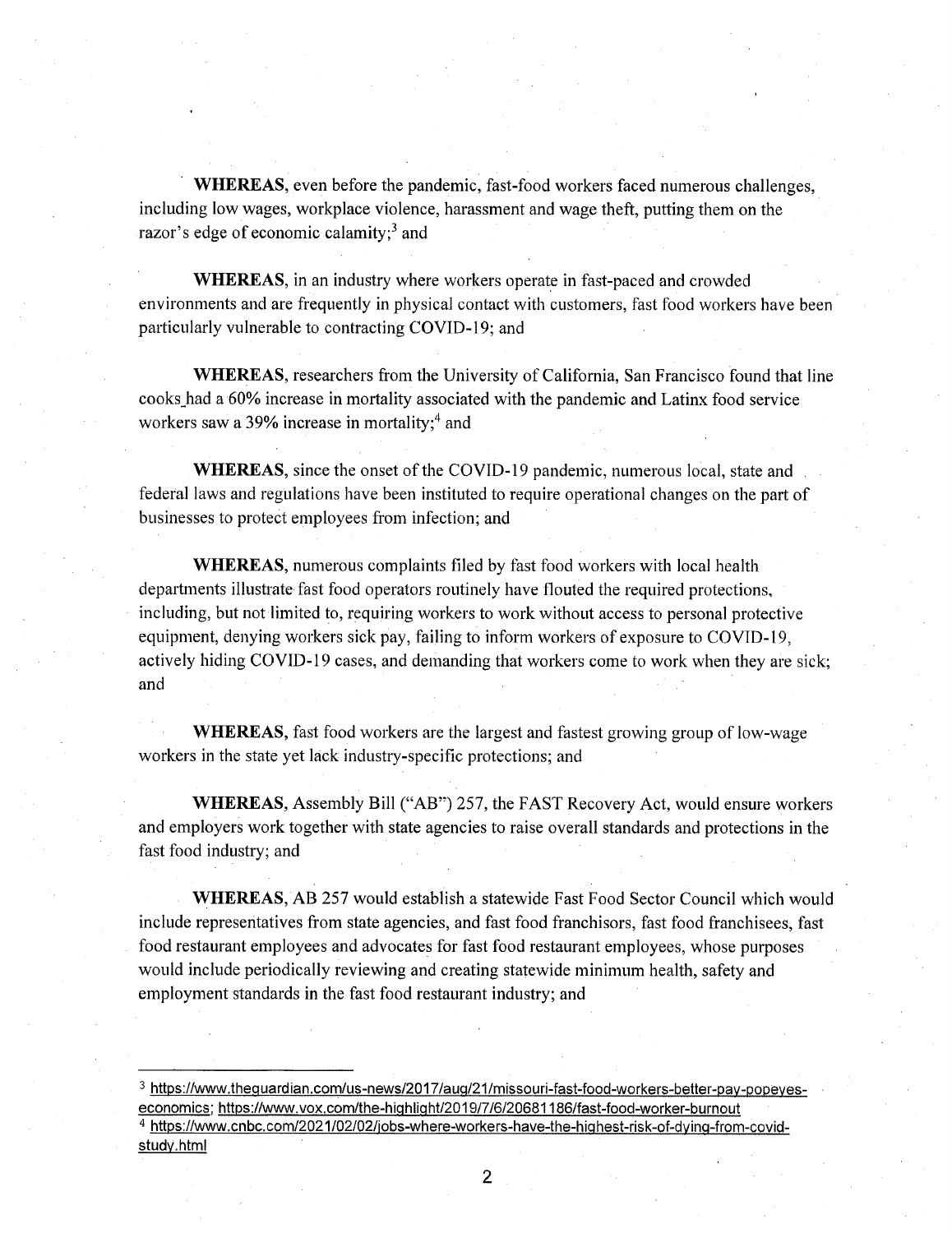**WHEREAS,** AB 257 would hold fast food franchisors responsible for ensuring their franchisees comply with applicable health, safety and employment standards; and

**WHEREAS,** AB 257 would help to address widening income inequality, with a small number of executives profiting immensely while paying workers poverty-level wages and subjecting them to unsustainable working conditions; and

WHEREAS, California can emerge from COV1D-19 stronger than ever before, but only if all essential workers, including Black, brown, Asian and immigrant workers, have a forum in which to express their concerns about workplace conditions and feel empowered to help work towards solutions; now, therefore, be it

**RESOLVED:** That the Oakland City Council stands with workers, community groups and labor unions in strong support of AB 257 and urges the California State Legislature to pass this bill to empower and provide workplace protections for California's fast food workers; and be **it**